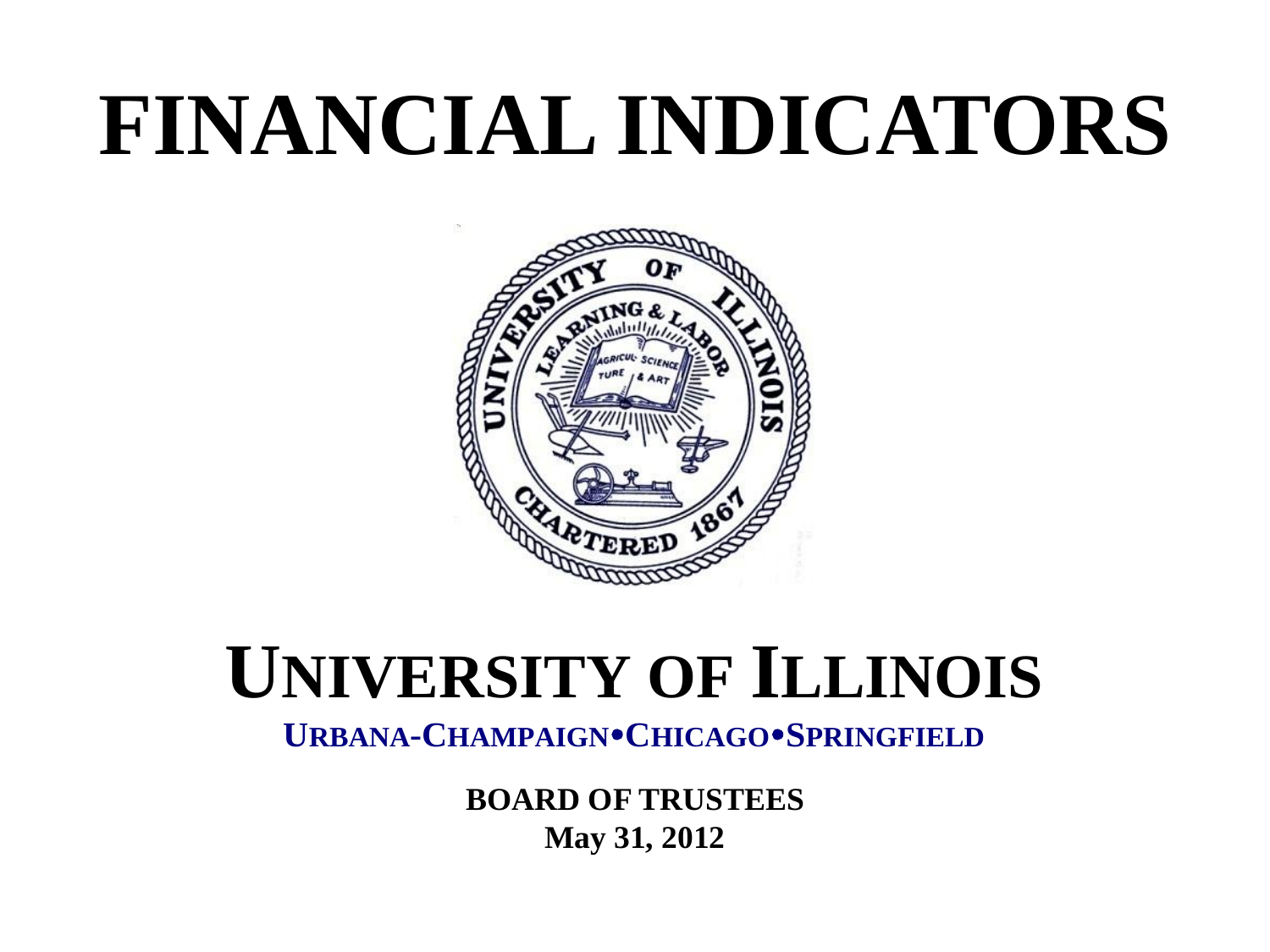#### **State of Illinois**

#### **Estimated Accumulated Unpaid Vouchers and % of Appropriation**

Total Accounts Payable at Fiscal Year End

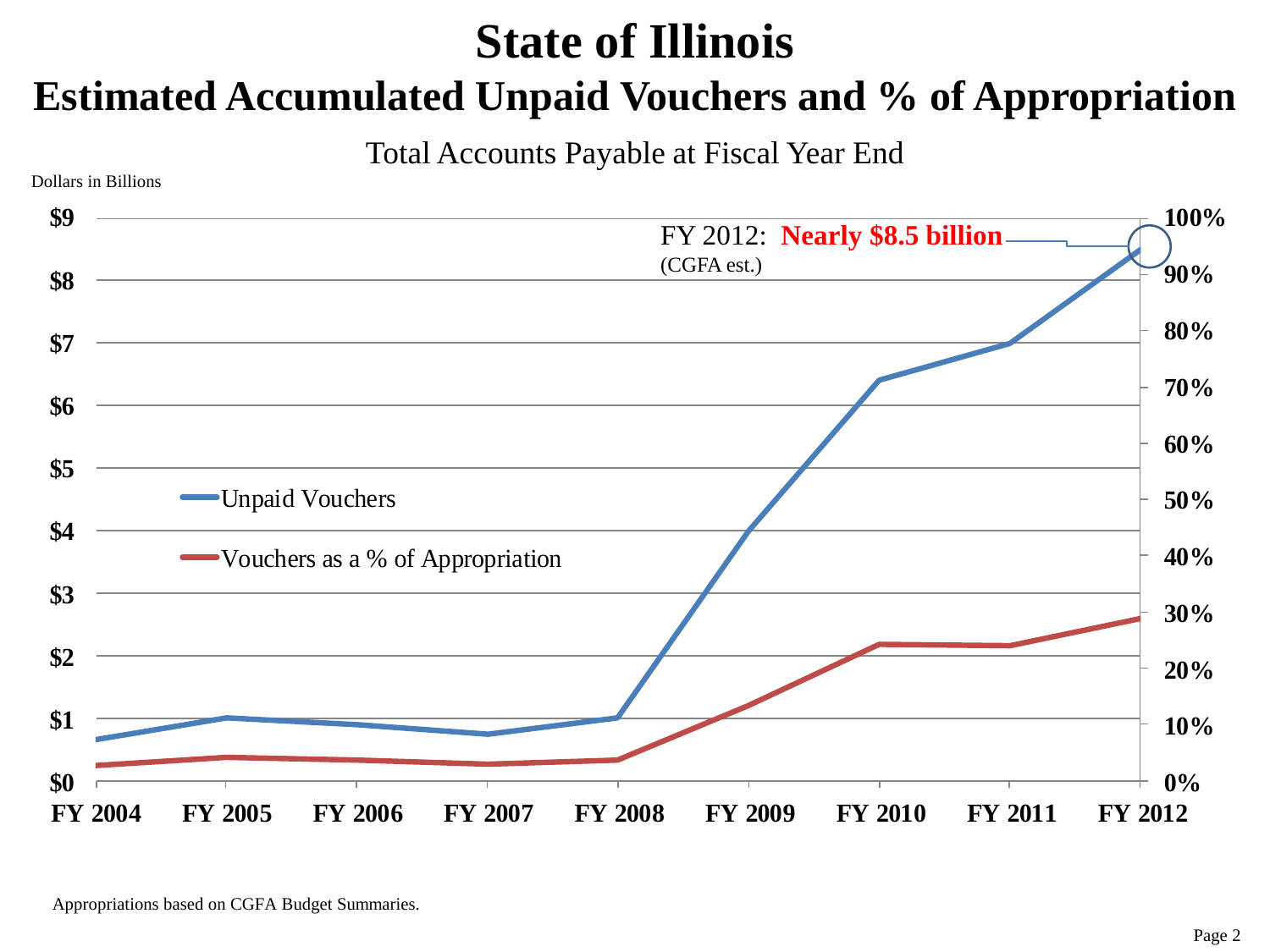## **University of Illinois Preliminary State Budgetary Impact Fiscal Year 2013**

- Appropriation reduction of \$43.5 million (6.14%)
- Surveys (\$15.8 million) incorporated in appropriation
- Set aside programs in appropriation reduced 6.14%
- MAP reduction of \$15 million
- Pension normal cost pick-up beginning in FY 2014
- No capital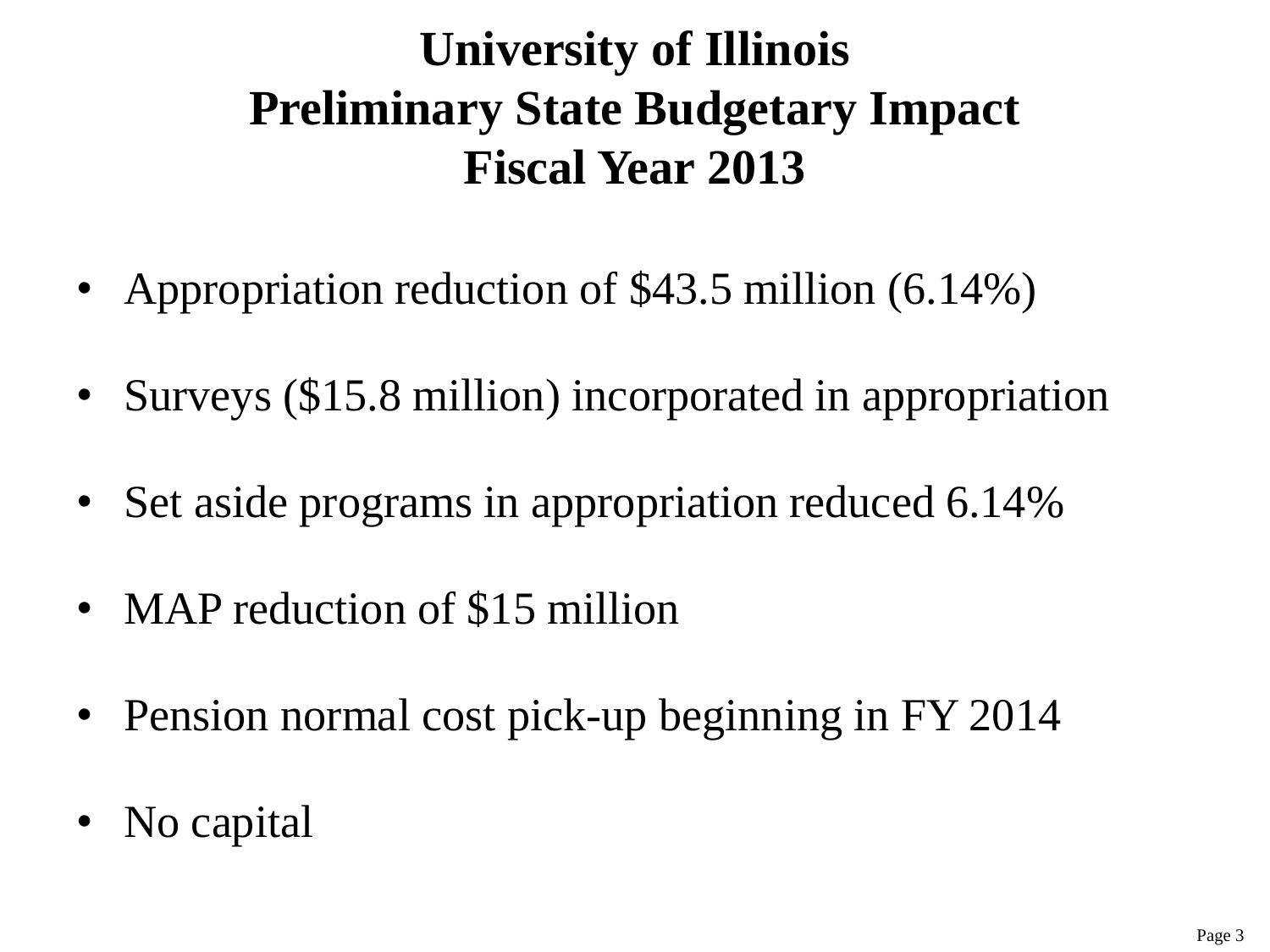## **Payments on Behalf**

#### FY 2002 – FY 2012

(Dollars in Millions)

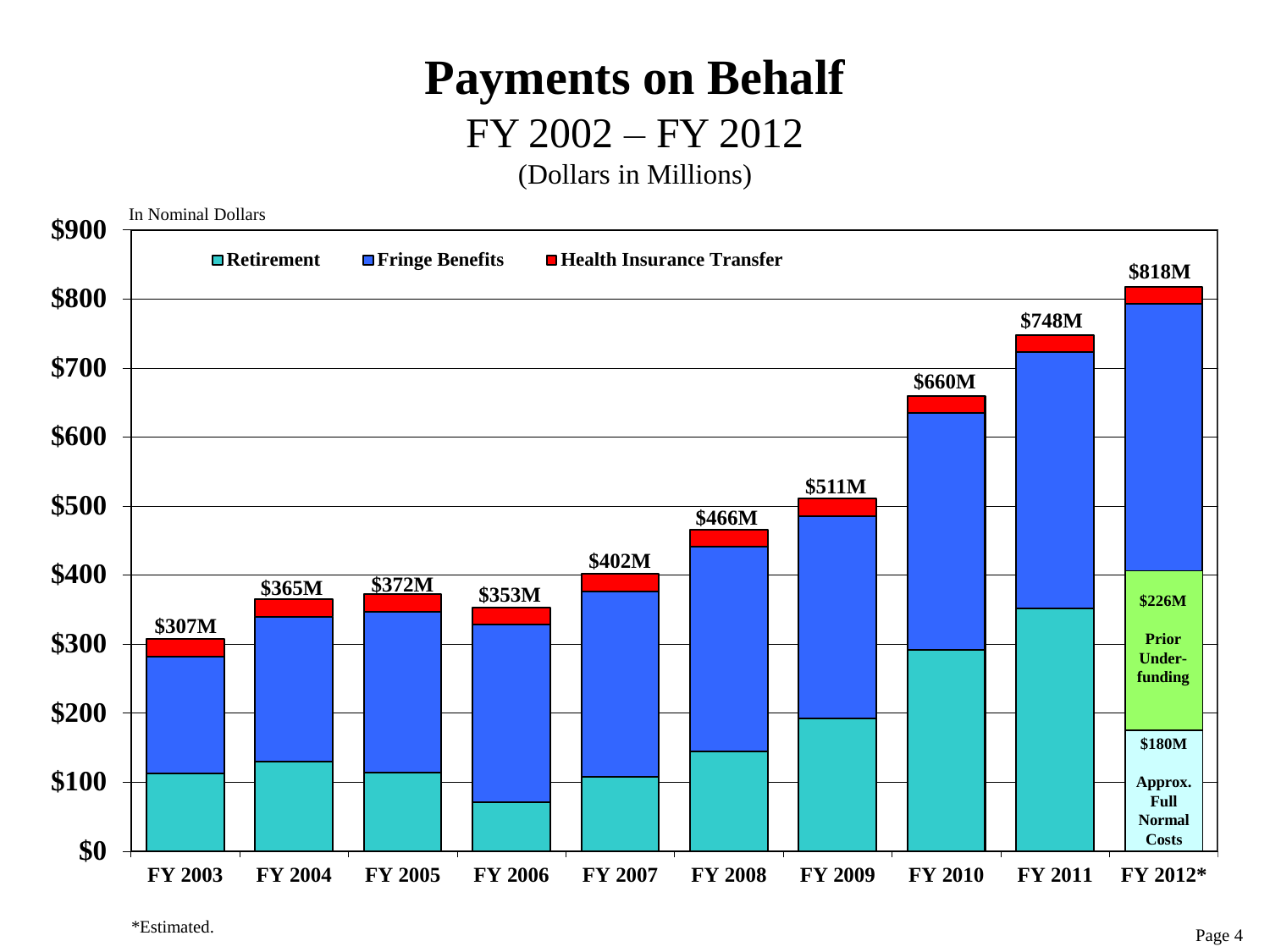## **State Appropriation Revenue** Unrestricted Funds

#### Billings and Collections through May 29, 2012 **\$15.8M receivable for State Surveys (Prairie Research Inst.) not included**



*FY09 appropriation includes \$18.6 million rescission. FY08-FY11 as of May 31st .*

*FY10 appropriation includes \$45.5 million of federal stimulus funding and assumes restoration of FY09 rescission.*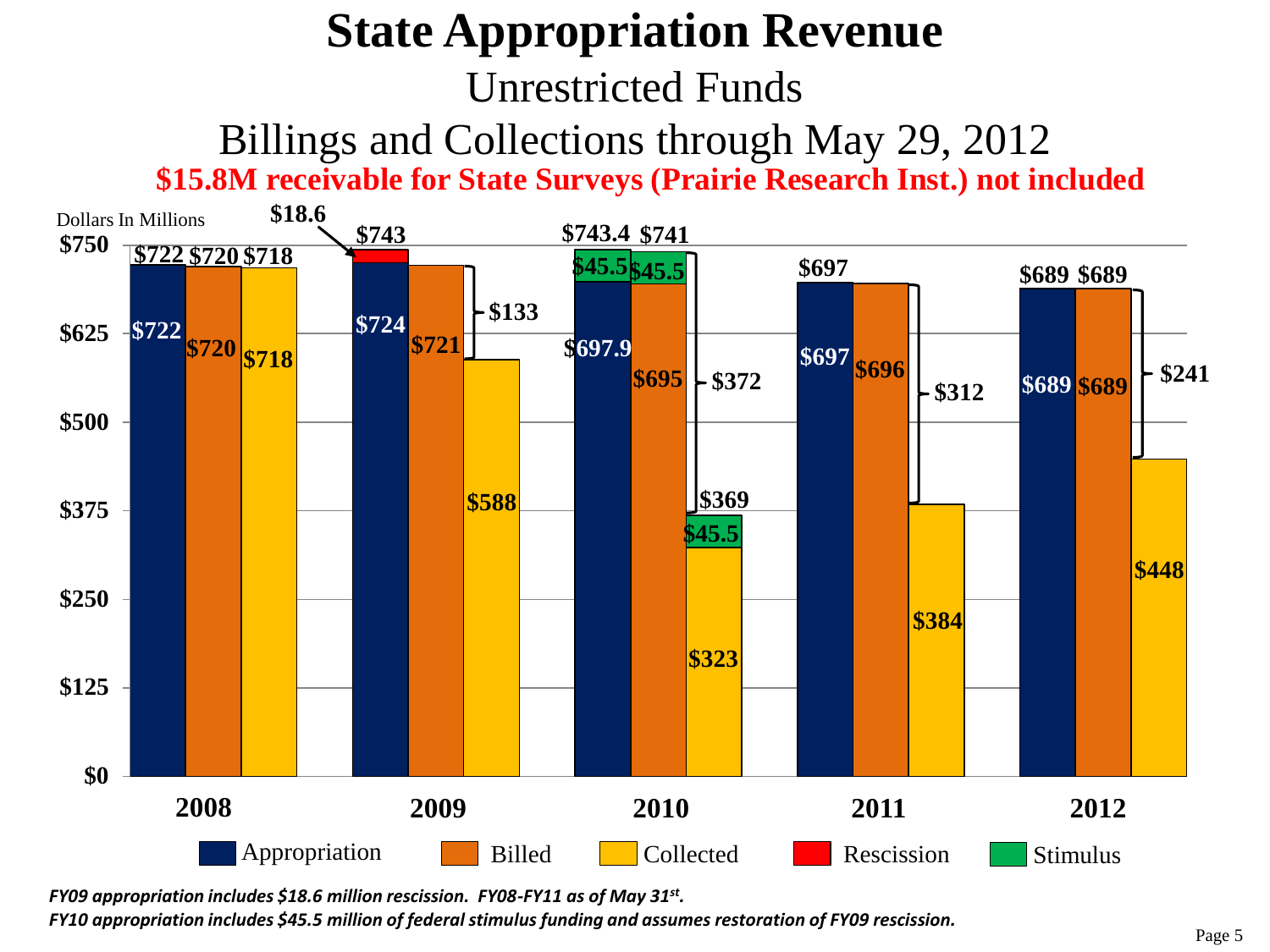#### **UI Month End GRF Receivable & Percent of State Budget**

Fiscal Year 2007 through Fiscal Year 2012

As of May 29, 2012



Receivables as of June 30<sup>th</sup> for each of the following fiscal years were: 2009 (\$118.3M), 2010 (\$278.5M), 2011 (\$312.7M).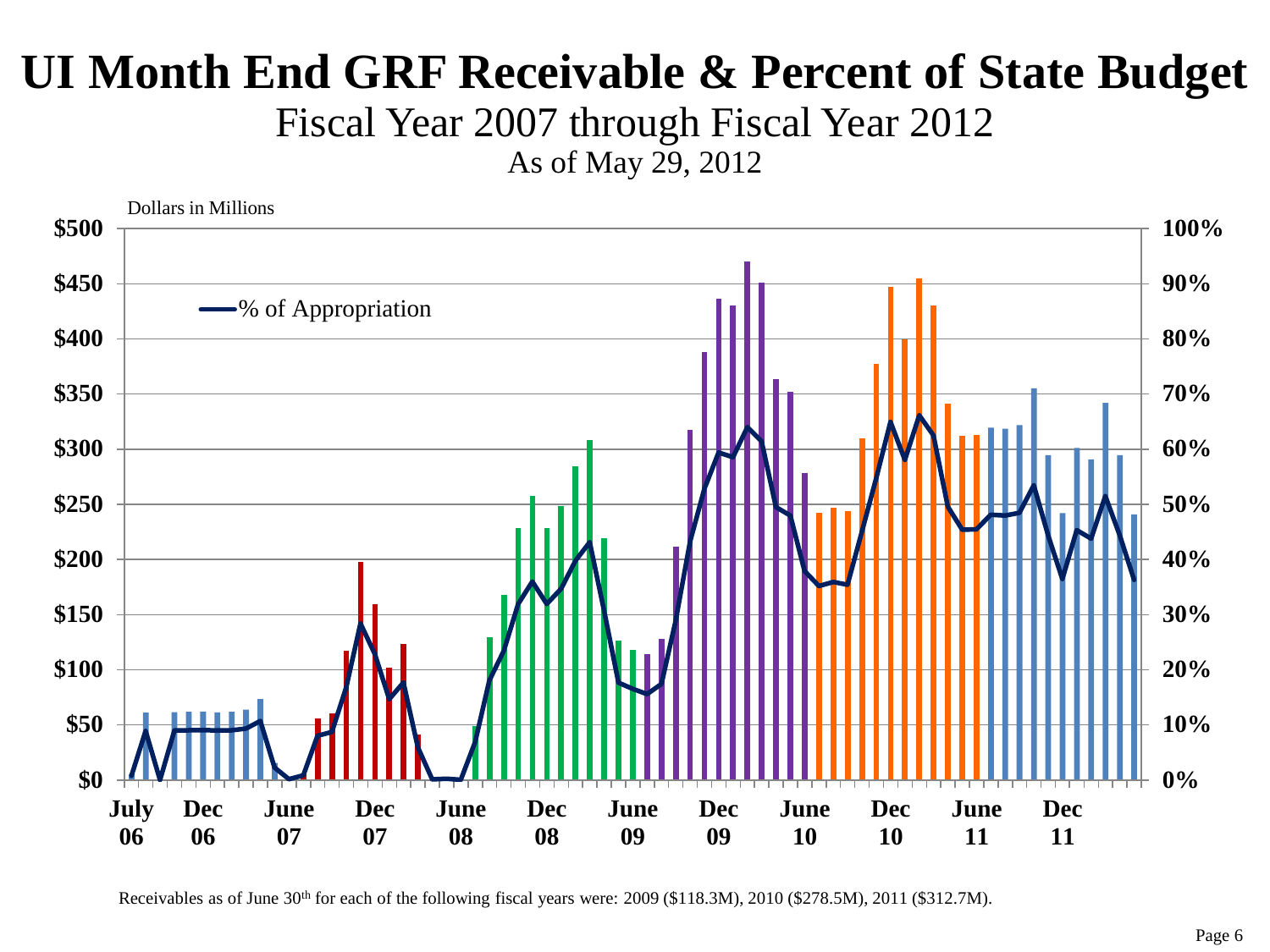#### **Income Fund (Tuition) Revenue**

#### Unrestricted Funds

Fiscal Years 2008 – 2012

Collections and Billed through April of Fiscal Years 2011 & 2012



Annual tuition revenue increased by 55.4% in total from FY 2008 – FY 2012.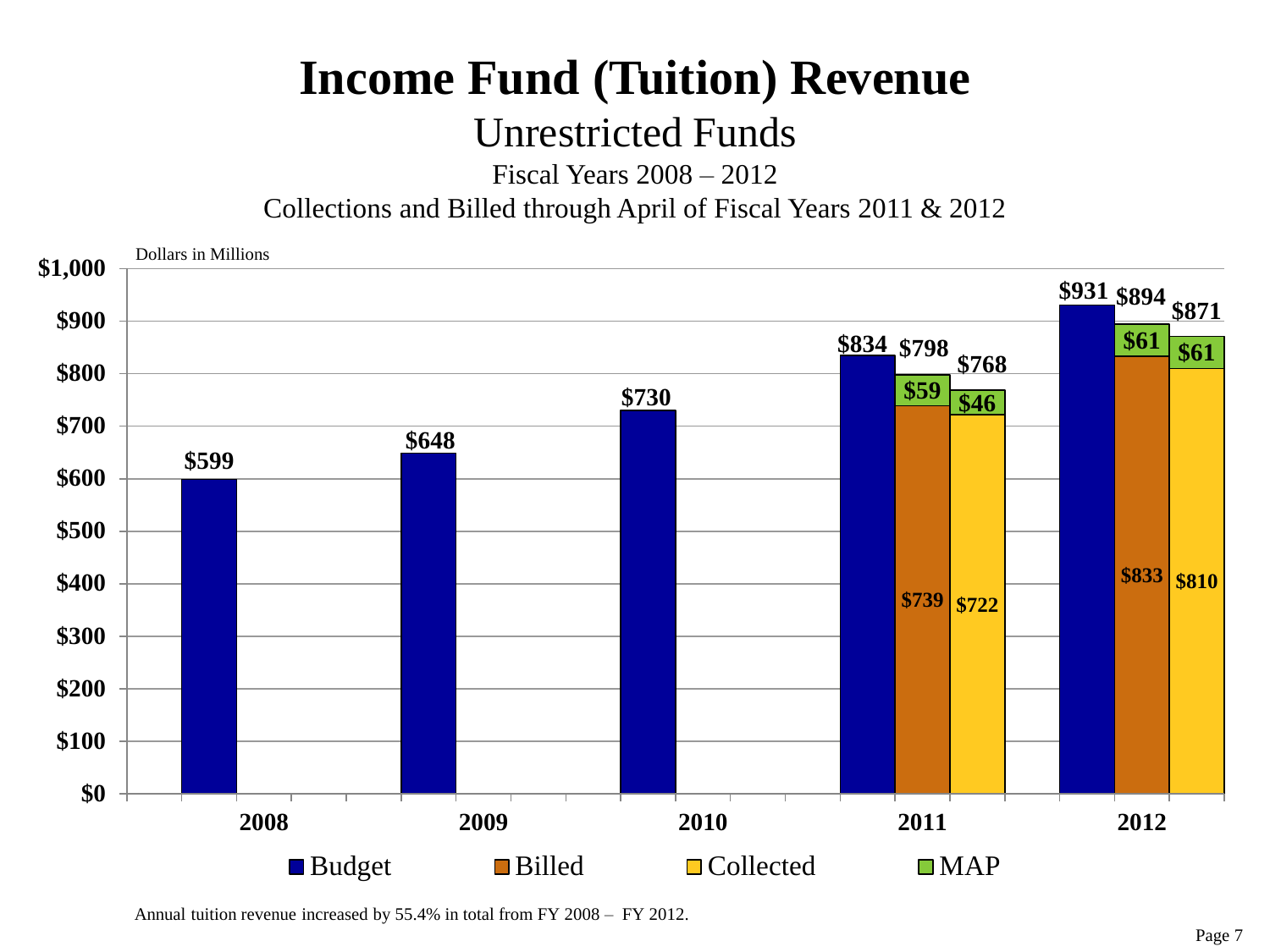#### **Hospital Revenue/Expense/Net Income** Fiscal Year 2011 versus Fiscal Year 2012 through April 30

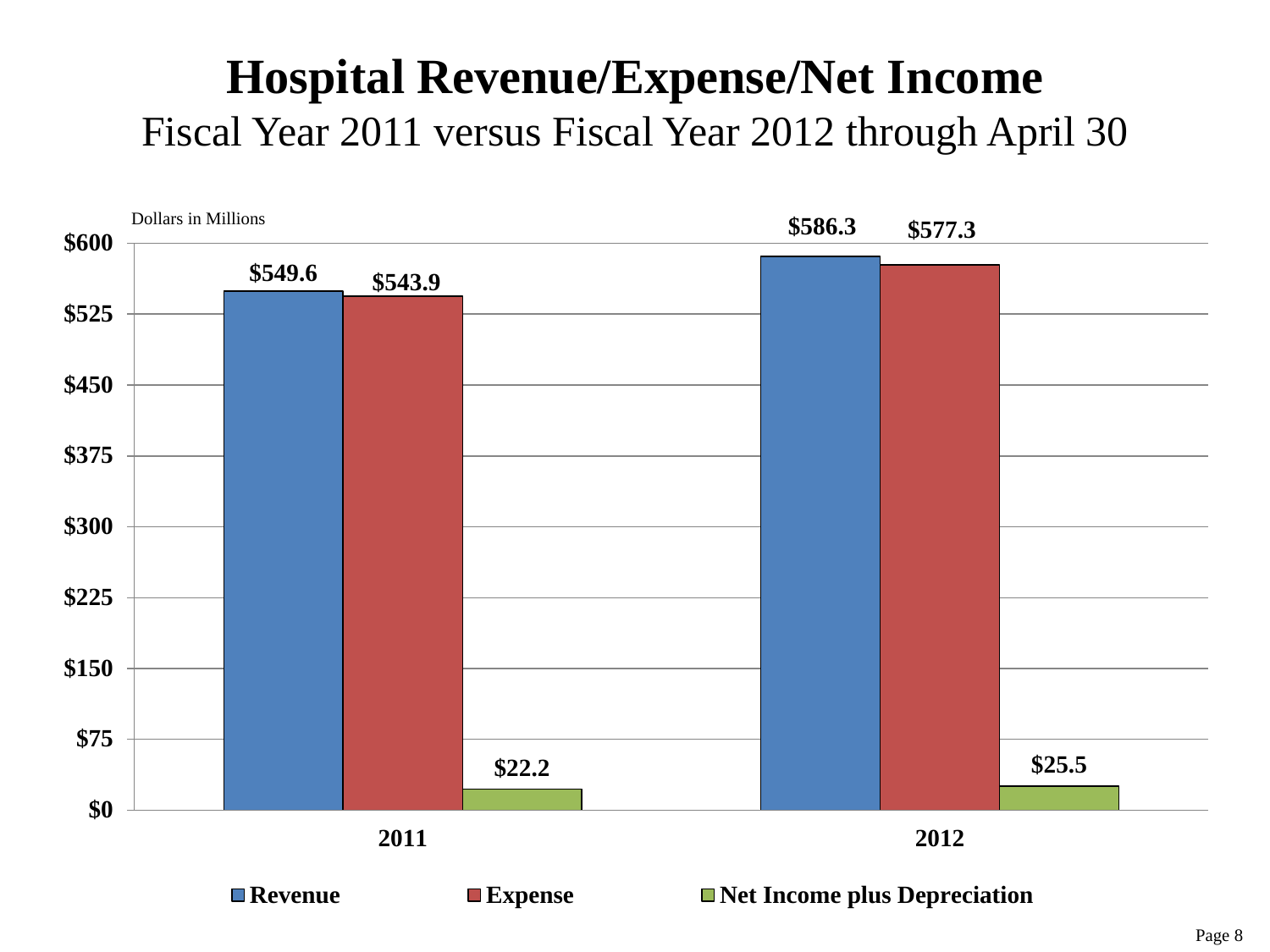#### **Federal Grants & Contracts Expenditures**

All Functions – Urbana-Champaign Campus

(Dollars in Millions)

**66% Increase in 10 Years**



Does not include federal funds passed through to the University from non-federal entities.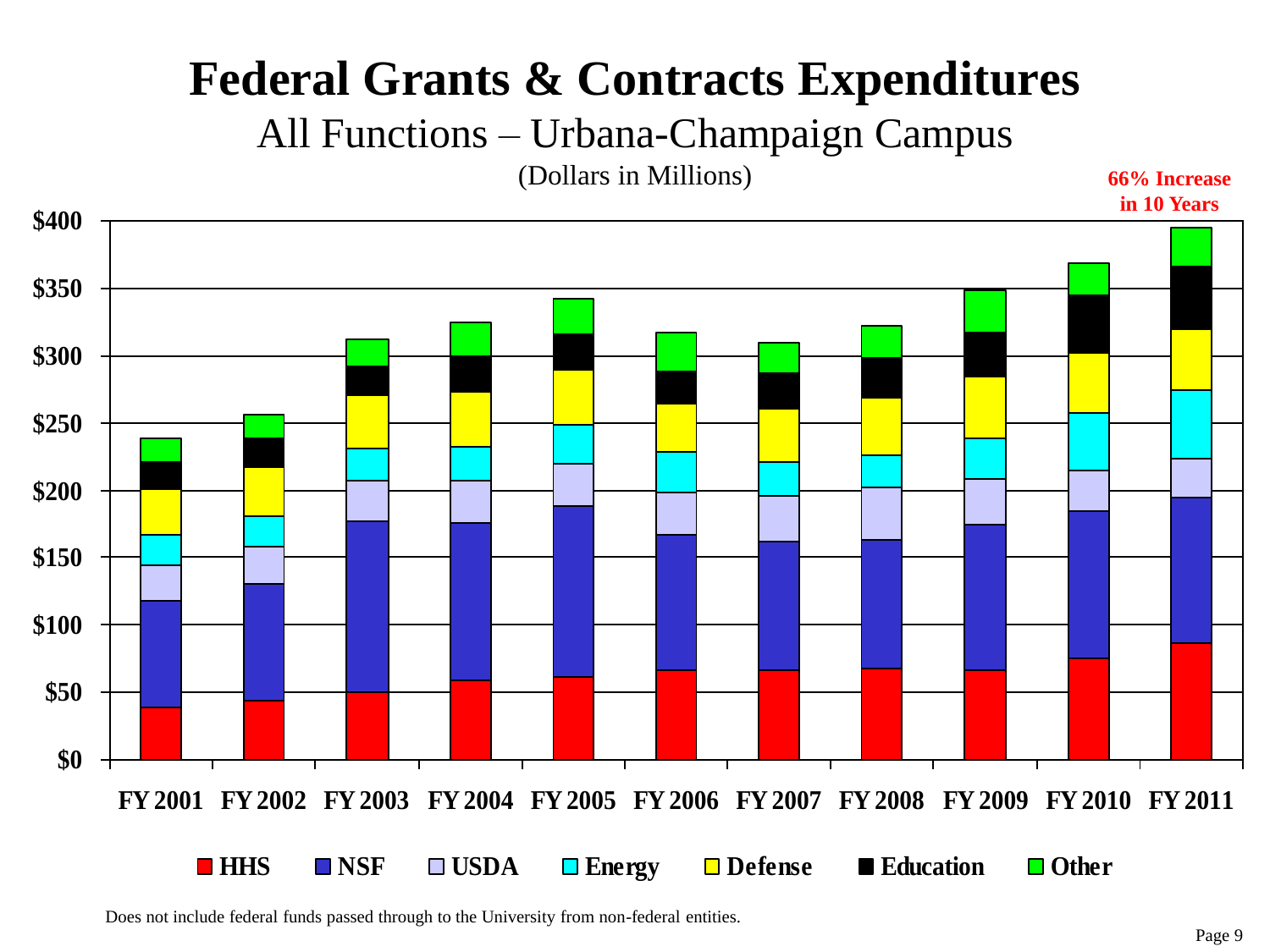#### **Federal Grants & Contracts Expenditures**

All Functions – Chicago Campus

(Dollars in Millions)

**108% Increase in 10 Years**



Does not include federal funds passed through to the University from non-federal entities.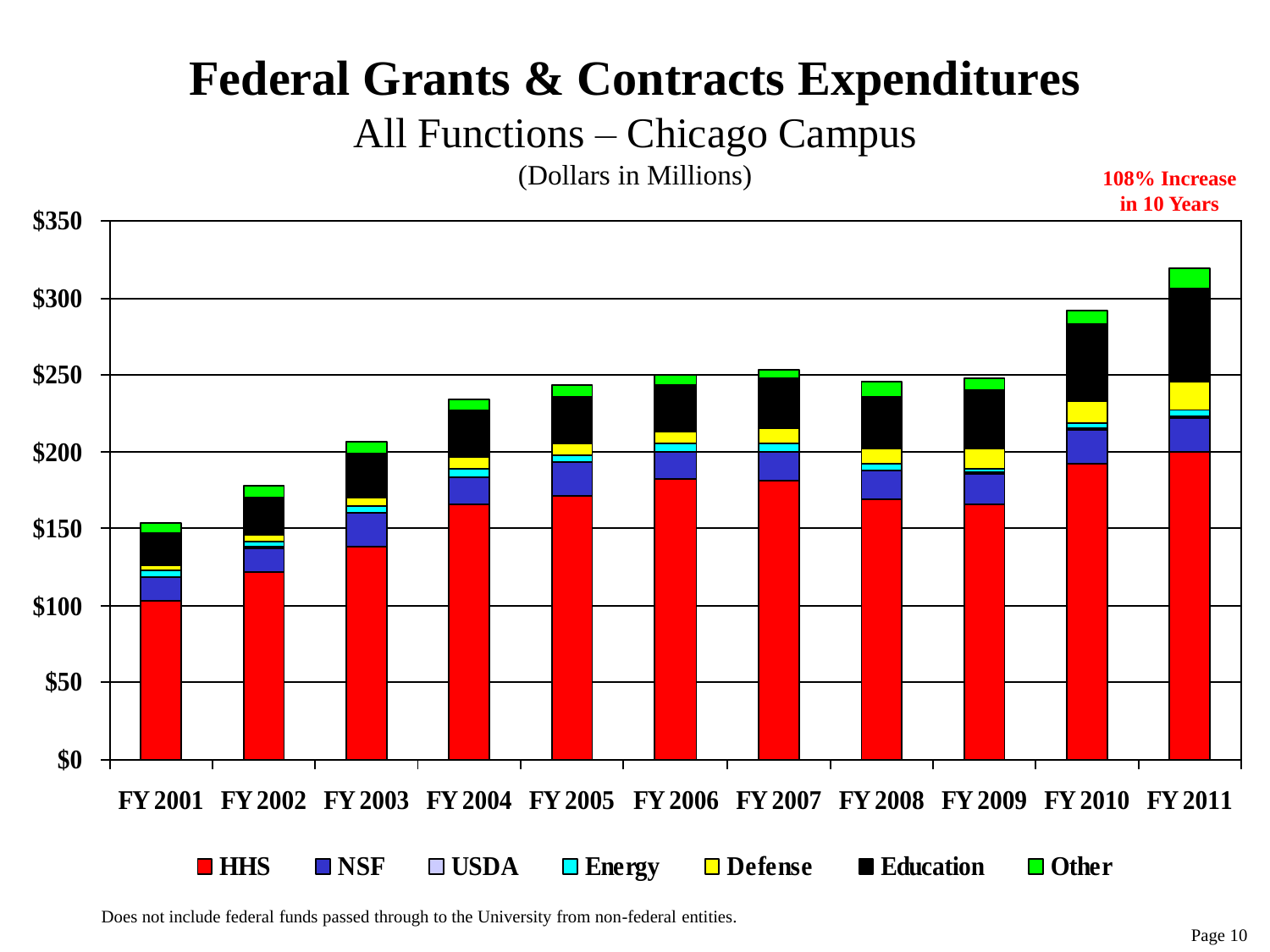#### **UIF and UIAA Budget Summary** Fiscal Year 2008 through Fiscal Year 2013 (Dollars in Millions)



\* FY12 figures are projections.

\*\* FY13 figures are budgeted.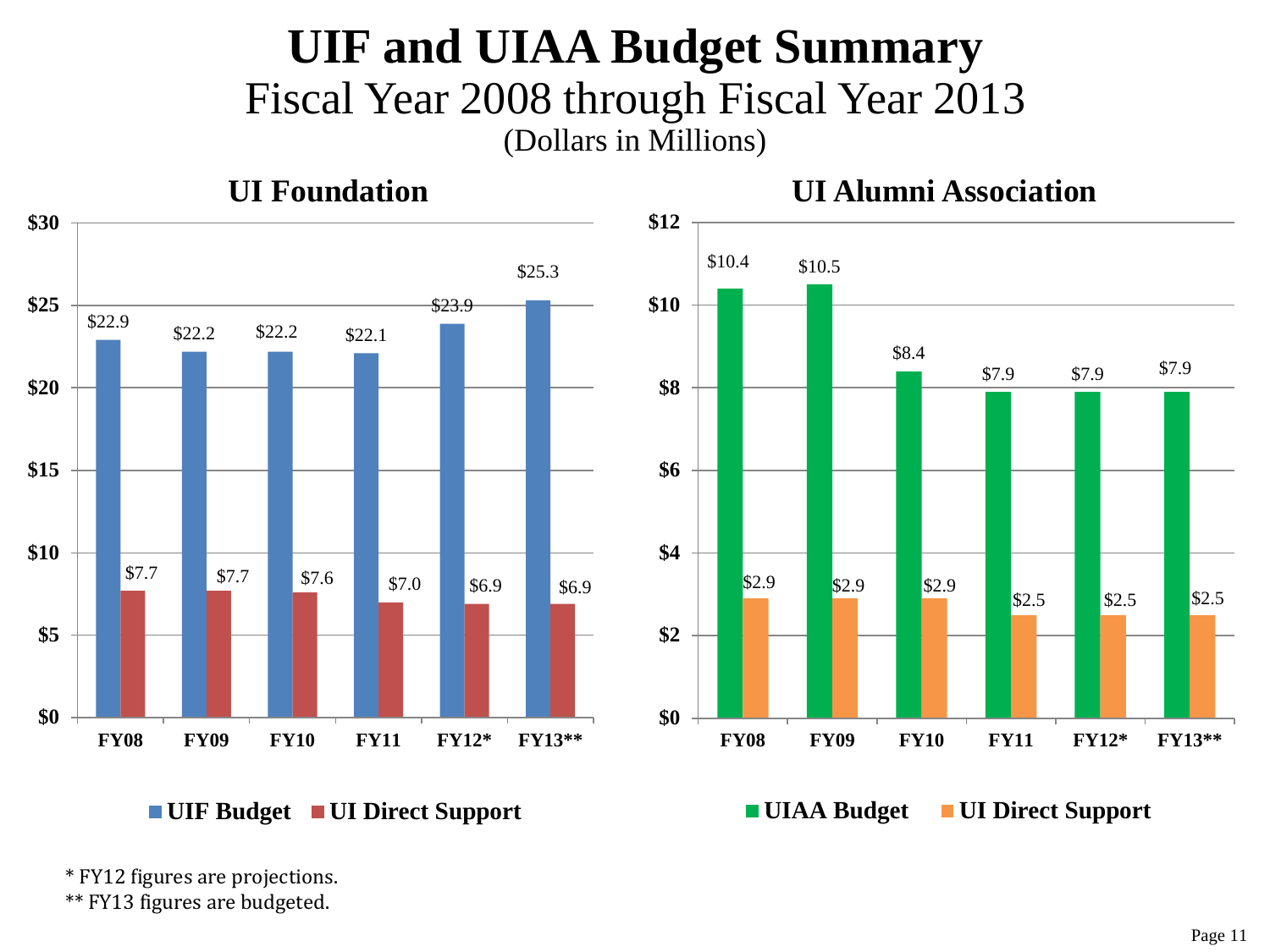## **Debt Capacity**

- Revenue Diversity
- State Relationship / State Rating
- Management / Governance
- Capital Plans / Facility Needs
- Market Position



•Comparison to Peer Universe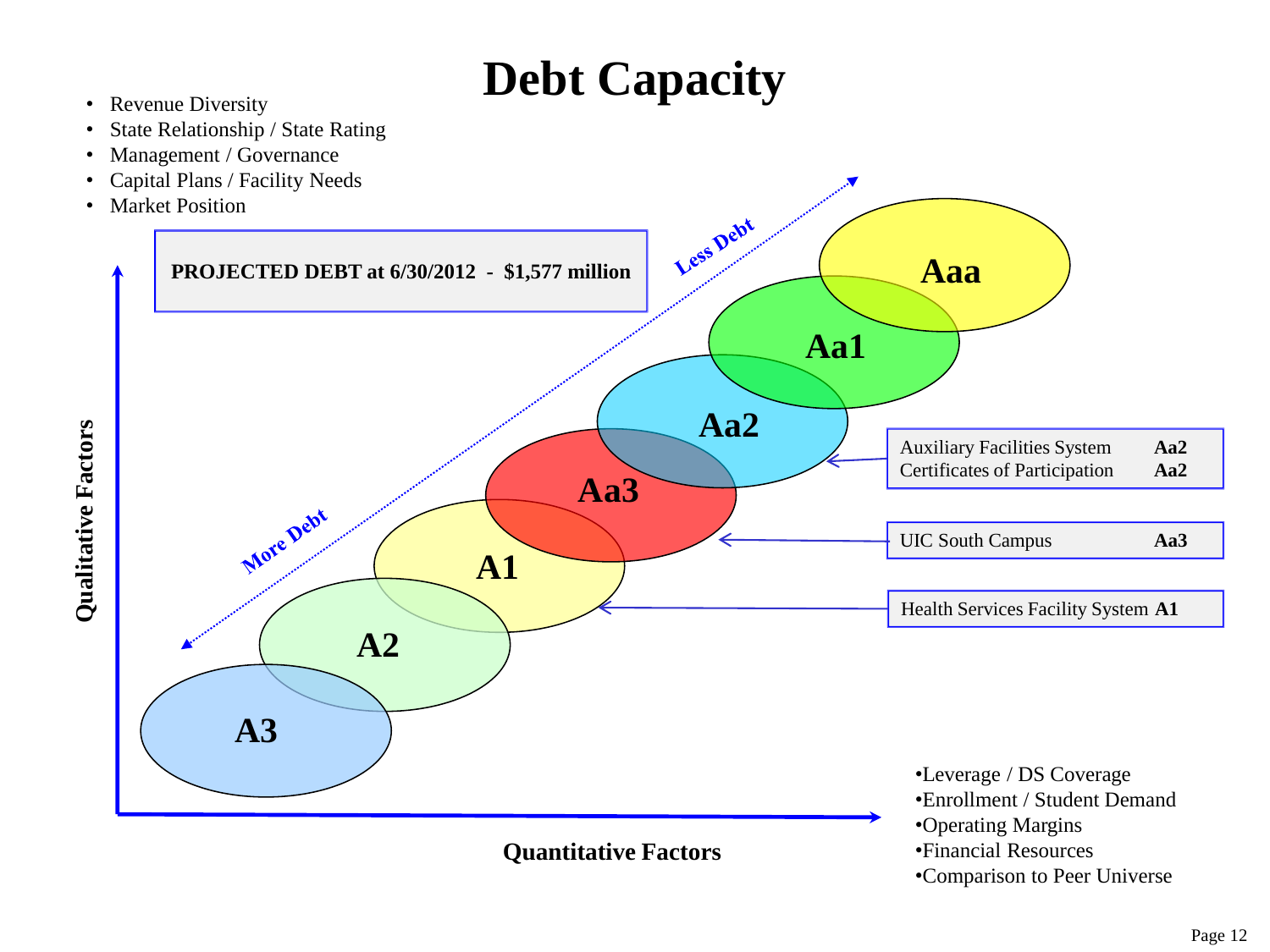#### **University Credit Rating with Corresponding State Rating as of April 12, 2012**

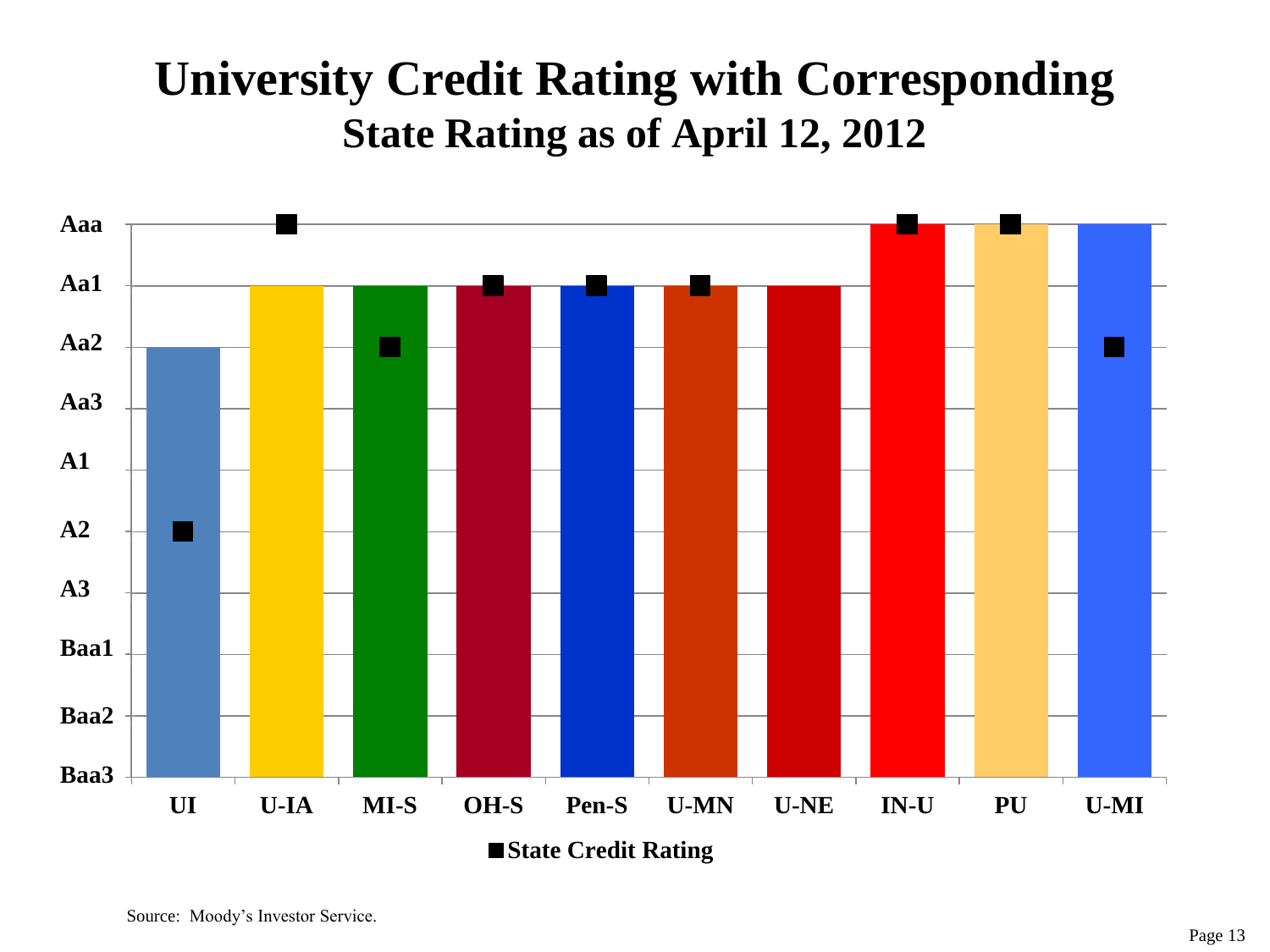## **Big Ten Comparison Total Revenues by Contribution**

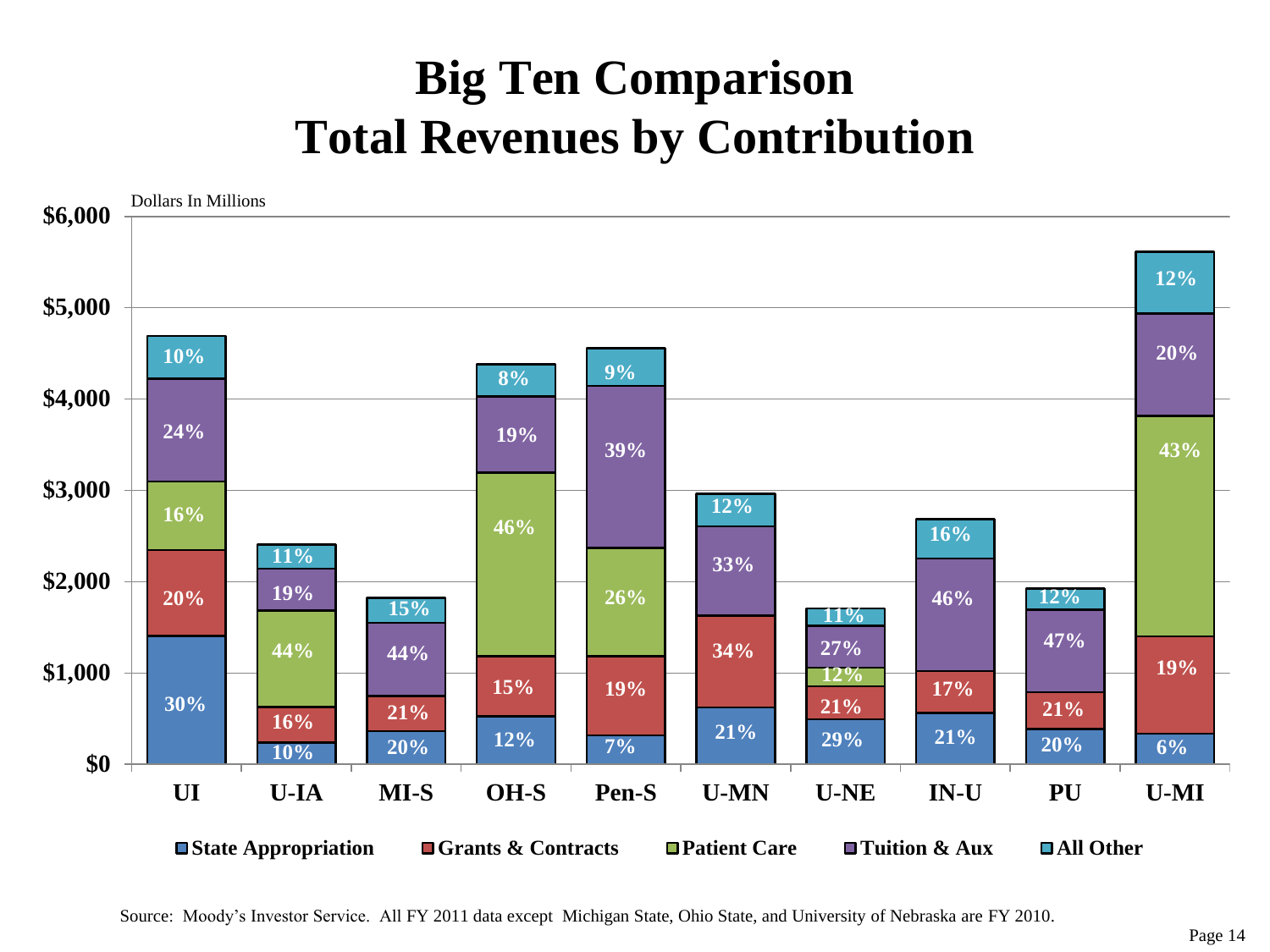#### **Big Ten Comparison Total Cash & Investments**

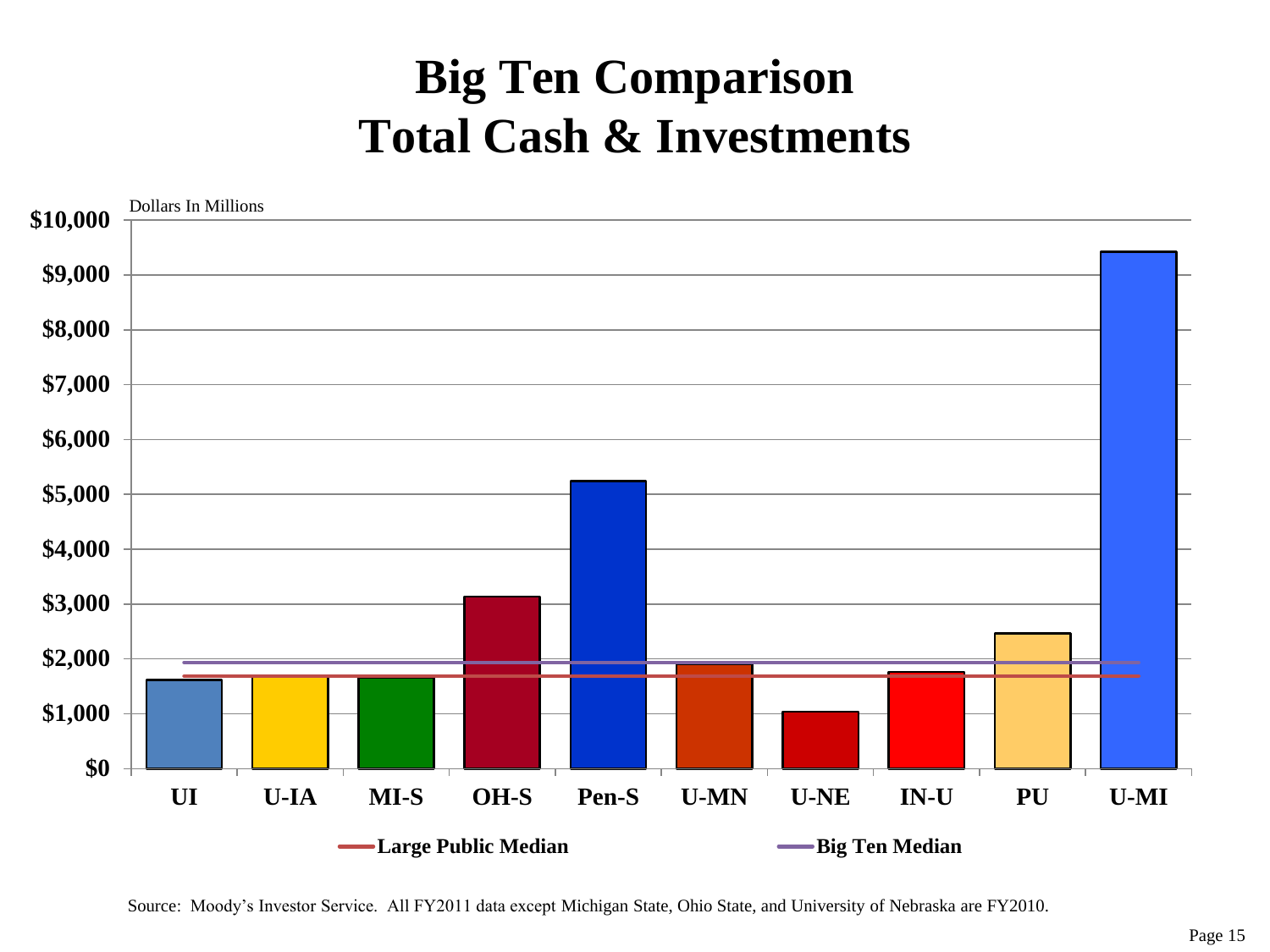#### **Big Ten Comparison Days Cash on Hand**

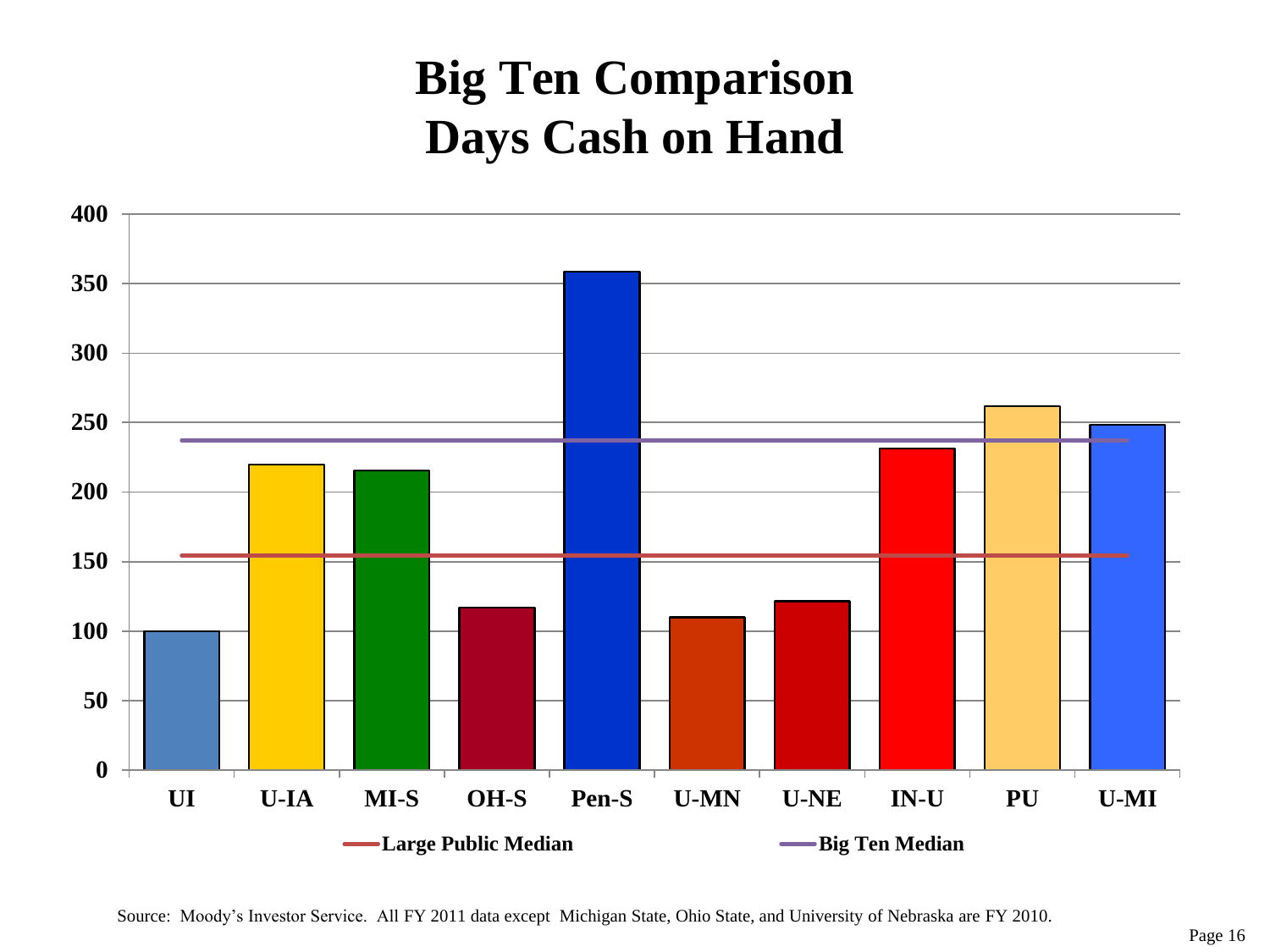#### **Big Ten Comparison Total Debt**

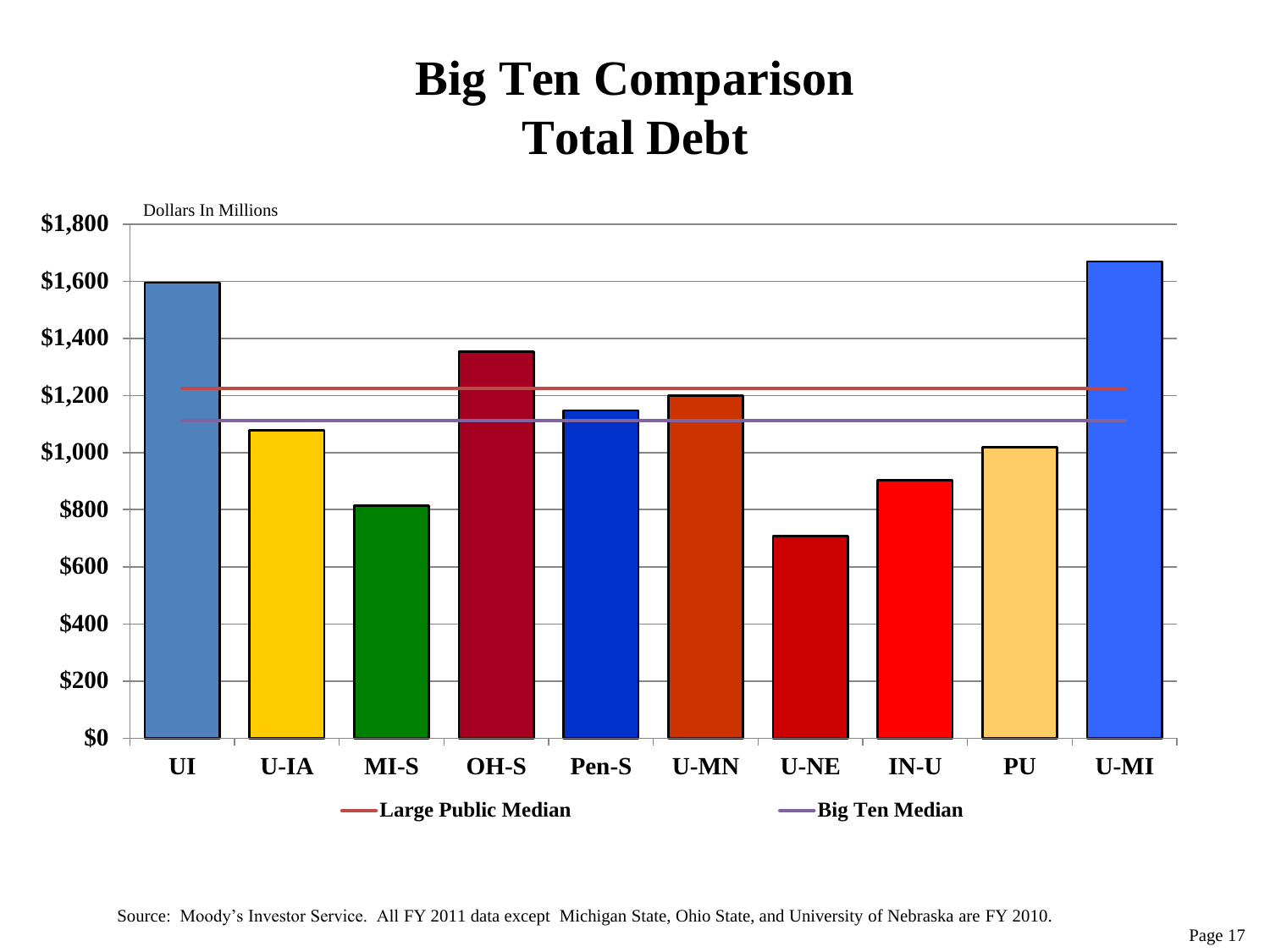## **Big Ten Comparison Debt Service Coverage (x)**

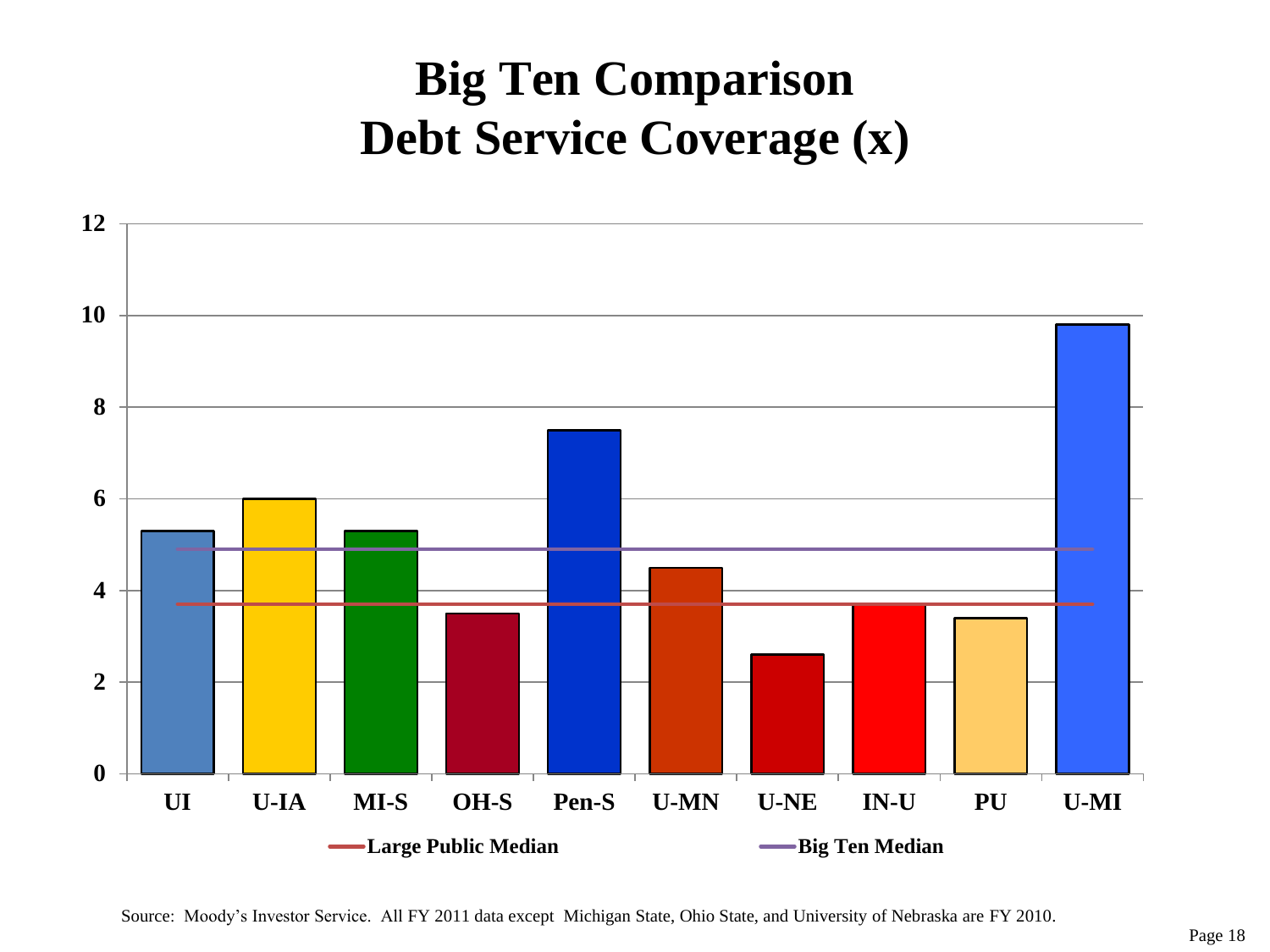## **Big Ten Comparison Net Tuition per Student**

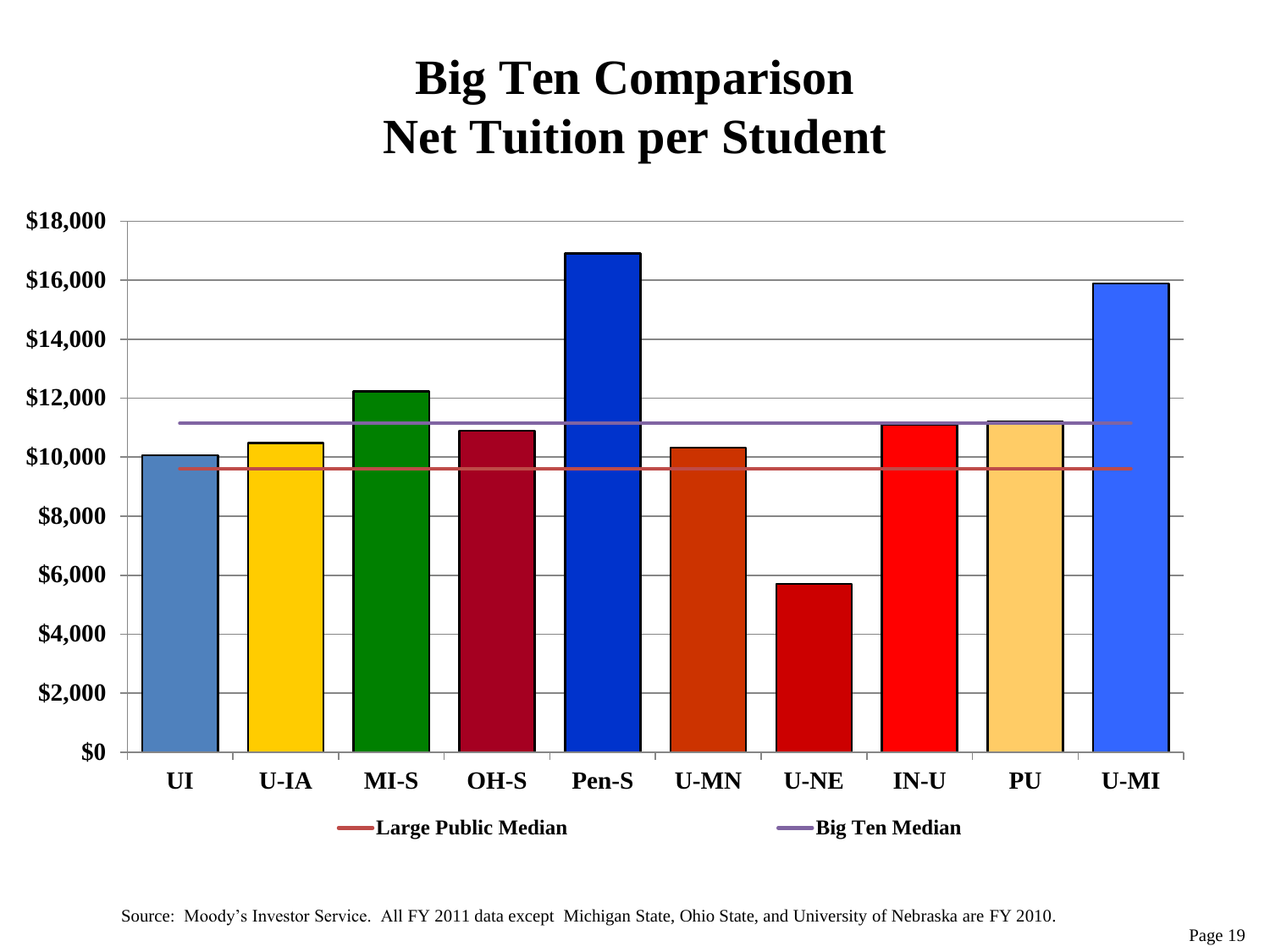## **Big Ten Comparison Primary Selectivity (Acceptances/Applications)**